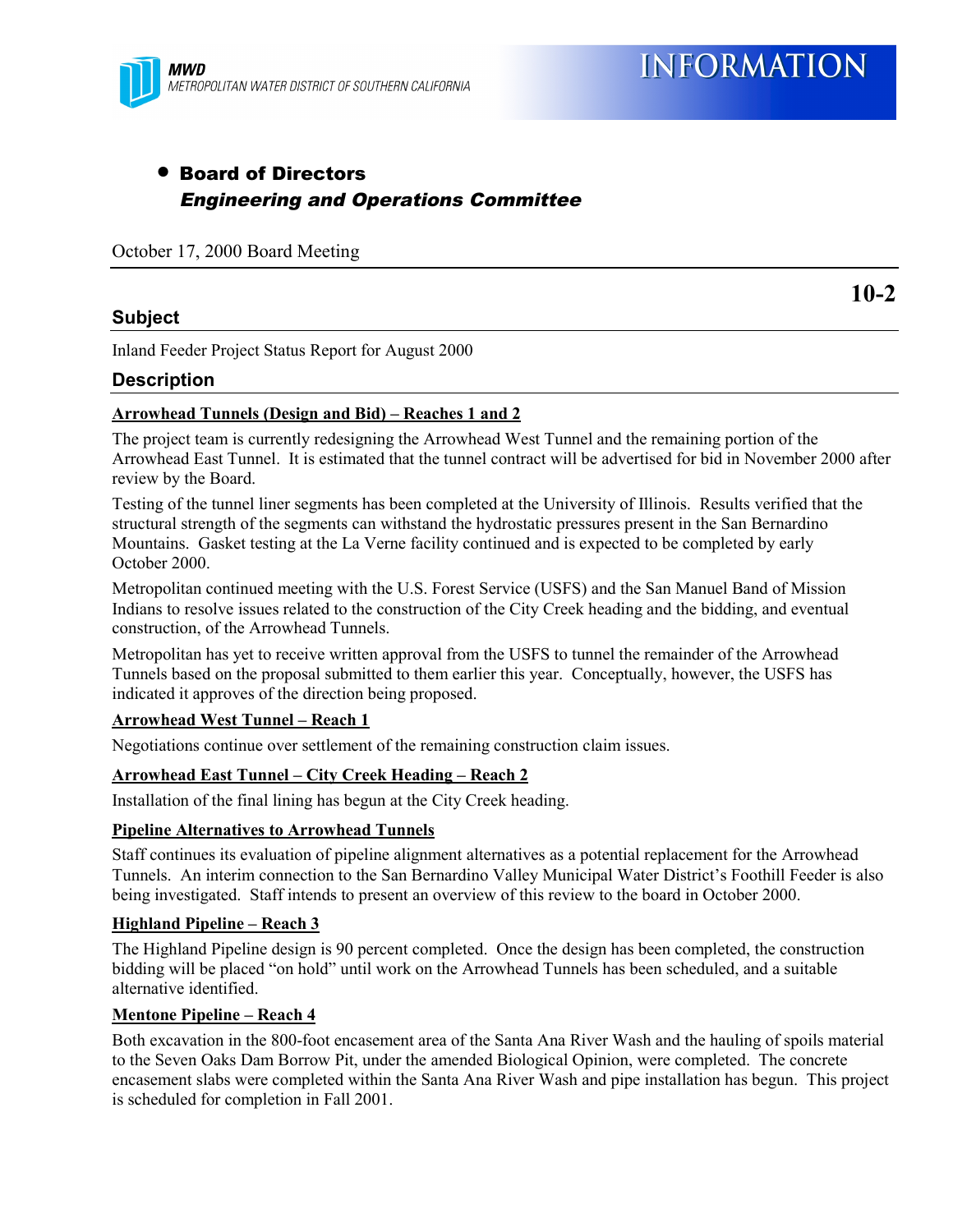#### **Riverside Badlands Tunnel – Reaches 5 & 6**

In August 2000, the tunnel boring machine (TBM) progressed 3,527 feet, bringing the total tunneled through August 31 to 27,488 feet (see **Attachment 1** for a summary of tunneling progress). The TBM has successfully tunneled through the alluvial deposits of Live Oak Canyon. This has allowed dewatering operations in this area to be discontinued. Mining operations were shut down for approximately one week for normal TBM maintenance during the week beginning August 14. Tunneling restarted on August 21 and continues at a high production rate resulting in a projected completion nine months ahead of schedule.

#### **Schedule and Budget**

The Inland Feeder Project is currently scheduled for completion in 2005; however, this date may be extended due to the revised construction work plan for the Arrowhead Tunnels. A new completion date will be established after the tunnel design package has been approved by the Board. The project budget remains at \$1.188 billion, and the projected total cost based on 30 percent completion of the Arrowhead Tunnels is \$981.5 million. Total expenditures through August 2000 are \$464.2 million (see **Attachment 2** for a financial summary and **Attachment 3** for a budget and schedule summary).

#### **RECENT DEVELOPMENTS**

#### **Highland Pipeline – Reach 3**

The Biological Opinion (BO) for the Santa Ana River Crossing was recently amended as a result of the need to haul over-excavated materials to a nearby spoil disposal site. The amended BO triggered additional mitigation requirements of approximately \$150,000 for temporary impacts to San Bernardino Kangaroo Rat Habitat. As a result of the additional mitigation and the desire not to mitigate future impacts in the same geographical location, the removal of 3,600 feet of excess spoil from the Highland Pipeline was added to the Mentone contract to the advantage of the amended BO.

#### **Riverside Badlands Tunnel – Reaches 5 & 6**

Tunneling on the Riverside Badlands Tunnel has advanced a total of 28,353 feet through September 18, 2000.

#### **Policy**

Board Request

#### **Fiscal Impact**

Refer to the attachments.

L. Wolfe

9/18/2000 *Date*

*Roy L. Wolfe Manager, Corporate Resources*

9/27/2000 *General Manager Date*

**Attachment 1 – Riverside Badlands Tunnel tunneling progress Attachment 2 – Financial Summary Attachment 3 – Budget and Schedule Summary** BLA #157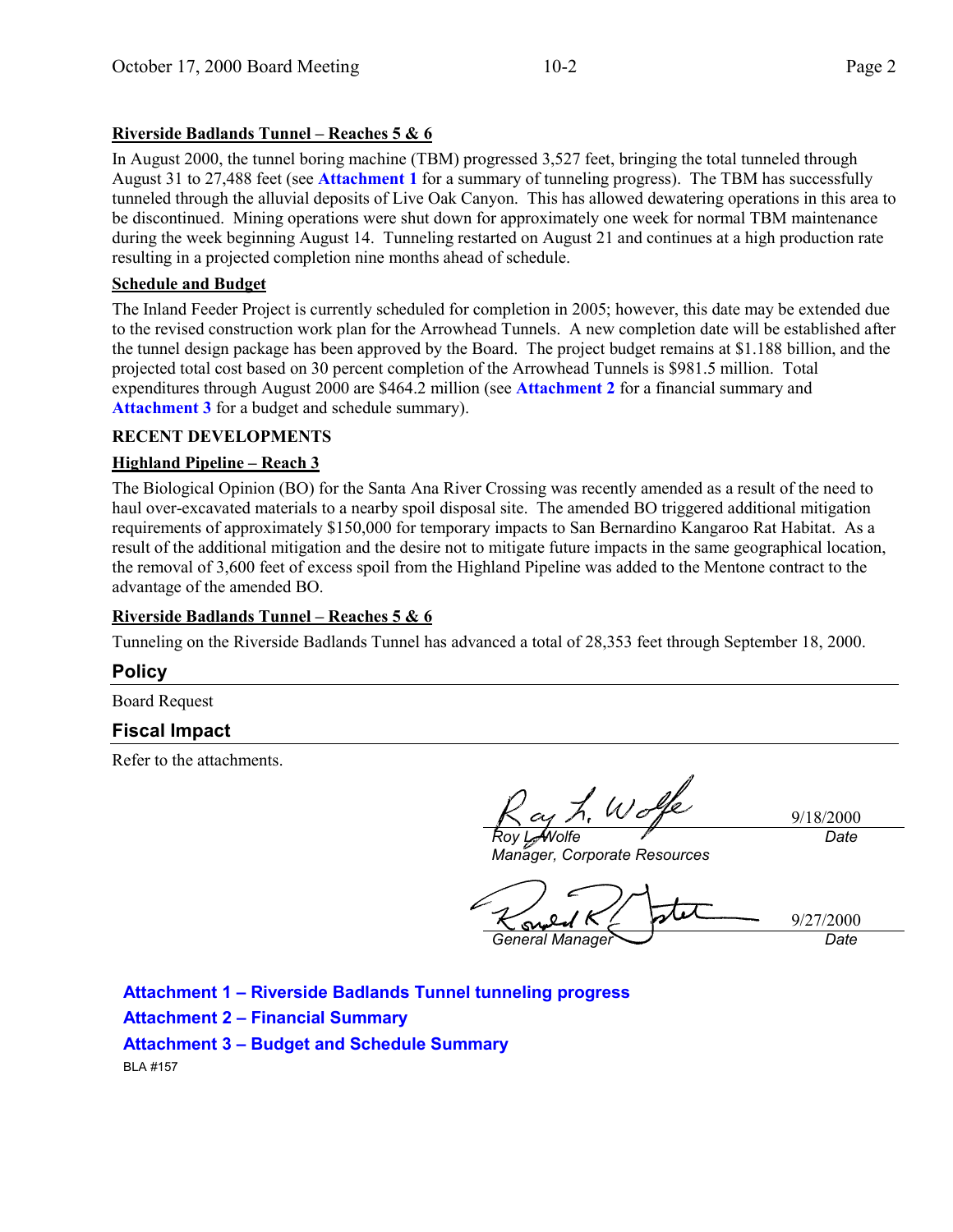October 17, 2000 Board Meeting 10-2 Attachment 1, Page 1 of 1



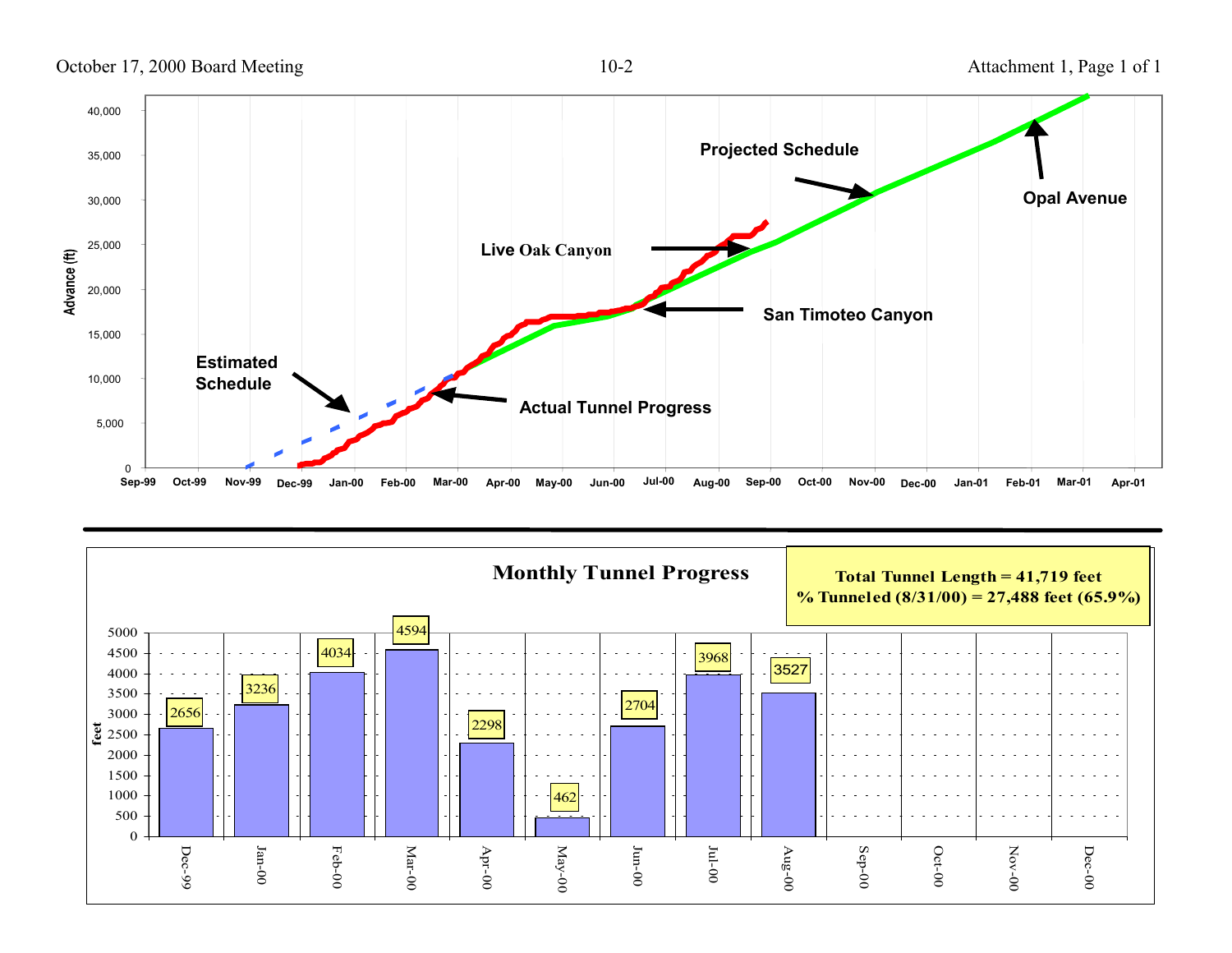## **Financial Summary**



1. Based on knowledge of current field conditions.

Budget (Dec 1996) Projected Total Cost

# **Project Cash Flow**



(9.2%)